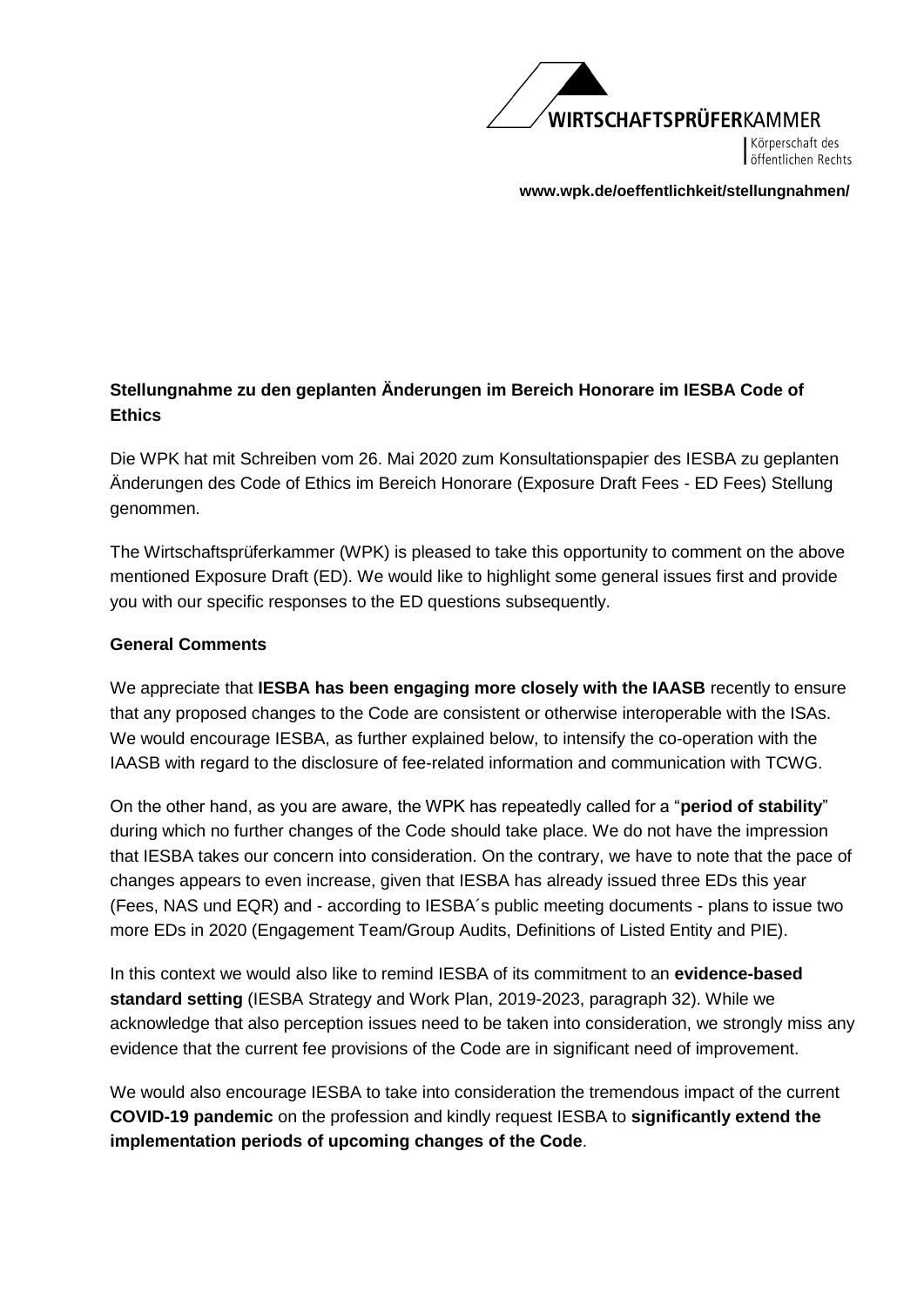#### **Specific Comments**

### *Evaluating Threats Created by Fees Paid by the Audit Client*

*1. Do you agree that a self-interest threat to independence is created and an intimidation threat to independence might be created when fees are negotiated with and paid by an audit client (or an assurance client)?* 

We do not agree that negotiation with and payment by the audit or assurance client creates per se a self-interest threat to independence. Whether a self-interest threat is created depends on a bunch of factors (e. g. who the client and how his/her relationship with the auditor is). In making this assessment, fees paid by the client are one factor, only and do not automatically lead to a selfinterest threat. We are of the view that when fees are paid by the client this **"might" create a selfinterest threat**. In this sense according to the extant Code a self-interest threat and an intimidation threat to independence might be created when fees are negotiated with and paid by an audit client (410.2).

The extant Code is designed to address the potential threats inherent in the audit client payer model and recognizes various safeguards to mitigate potential threats to an acceptable level. In addition, compliance with other international standards such as the international standards on auditing and quality control acts to mitigate these threats such that they do not exceed an acceptable level (cf. Explanatory Memorandum paragraphs 23, 29, 31). There are also many provisions and instruments, respectively in place on a jurisdictional level to address the threats related to the audit client payer model such as the involvement of audit committees or supervisory boards, external quality control and public oversight. This balanced system appears to be well working since the audit client payer model is globally accepted.

Against this background we are of the view that the risks inherent in the audit client payer model are already adequately addressed by **compliance with professional standards** including the Code and that there is **no need for IESBA** basically to question the audit client payer model.

*2. Do you support the requirement in paragraph R410.4 for a firm to determine whether the threats to independence created by the fees proposed to an audit client are at an acceptable level:* 

*(a) Before the firm accepts an audit or any other engagement for the client; and* 

*(b) Before a network firm accepts to provide a service to the client?* 

In principle we are in agreement with the proposed requirements. However, these requirements are already dealt with by the Code and therefore in our view there is no need for repeating them as proposed.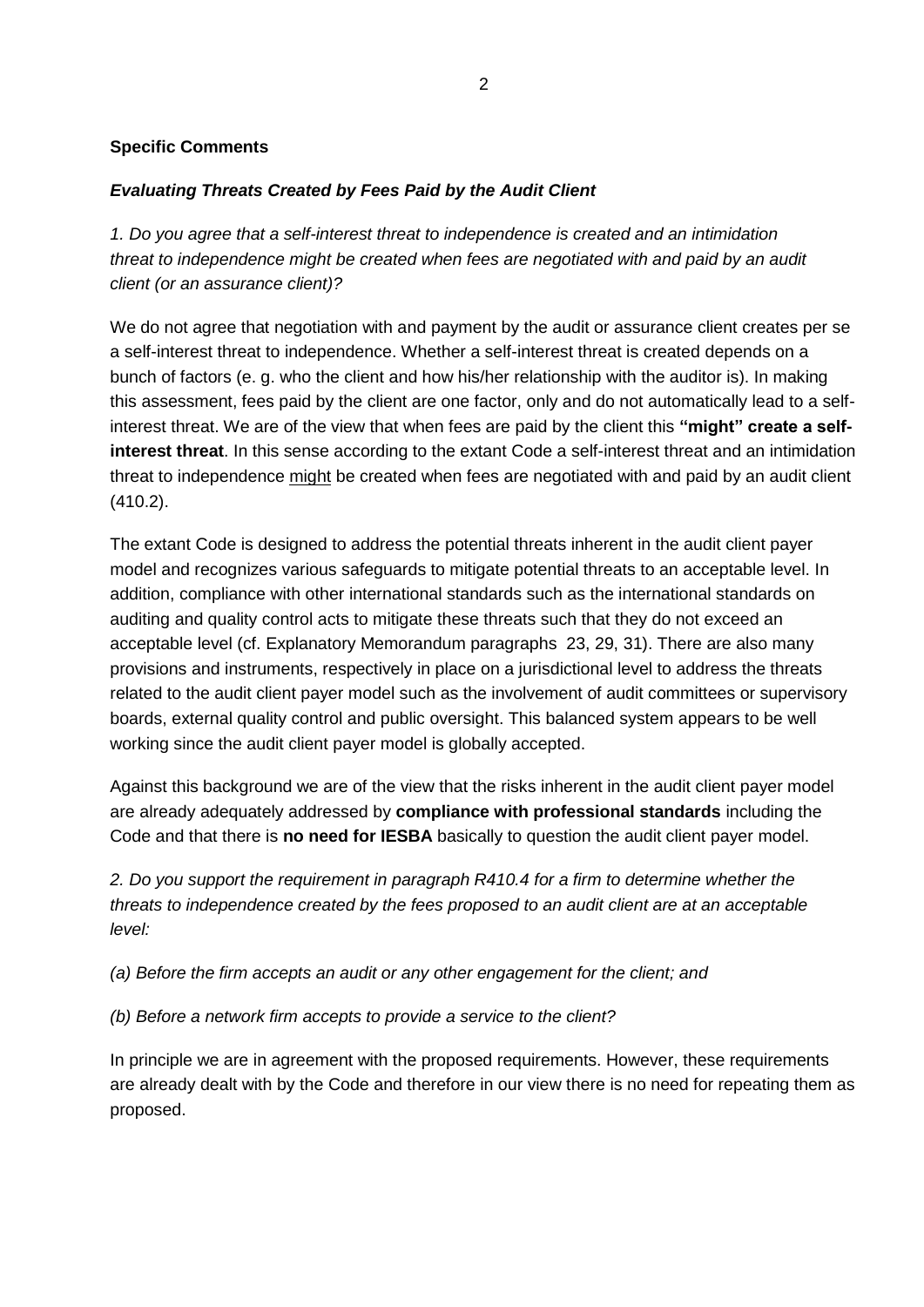*3. Do you have views or suggestions as to what the IESBA should consider as further factors (or conditions, policies and procedures) relevant to evaluating the level of threats created when fees*  for an audit or any other engagement are paid by the audit client? In particular, do you support *recognizing as an example of relevant conditions, policies and procedures the existence of an independent committee which advises the firm on governance matters that might impact the firm's independence?* 

We do not think that there is a need for these proposals and may refer to our explanations above (questions 1 and 2). In particular we do not see any necessity for recognizing as an example of relevant conditions, policies and procedures the existence of an independent committee. Whether such as committee exists depends on the firm´s corporate governance structure and therefore does not fall into IESBA´s remit.

We would propose to IESBA to issue staff guidance outside the Code.

### *Impact of Services Other than Audit Provided to an Audit Client*

*4. Do you support the requirement in paragraph R410.6 that a firm not allow the level of the audit*  fee to be influenced by the provision by the firm or a network firm of services other than audit to the *audit client?* 

We support the requirement in paragraph R410.6 that a firm not allow the level of the audit fee to be influenced by the provision by the firm or a network firm of services other than audit to the audit client. This requirement is in line with Art. 25 a) of the EU Audit Directive (2006/43).

### *Proportion of Fees for Services Other than Audit to Audit Fee*

*5. Do you support that the guidance on determination of the proportion of fees for services other than audit in paragraph 410.10 A1 include consideration of fees for services other than audit:* 

*(a) Charged by both the firm and network firms to the audit client; and* 

*(b) Delivered to related entities of the audit client?* 

In principle we acknowledge the objective of the proposed guidance. However, the guidance as proposed seems not fit for purpose, since it lacks clarity. It remains unclear, for instance, how the assessment has to be made and on what level.

Certain non-audit services are provided by the auditor due to the nature of the service. A non-audit service may be closely linked to the financial statements audit (e.g. interim reviews and issuance of comfort letters) or the stakeholders may expect the auditor to provide the service as an objective and trusted party (e.g. other assurance services and regulatory reporting requirements). In these cases, these fees do not create a self-interest threat to auditor's independence.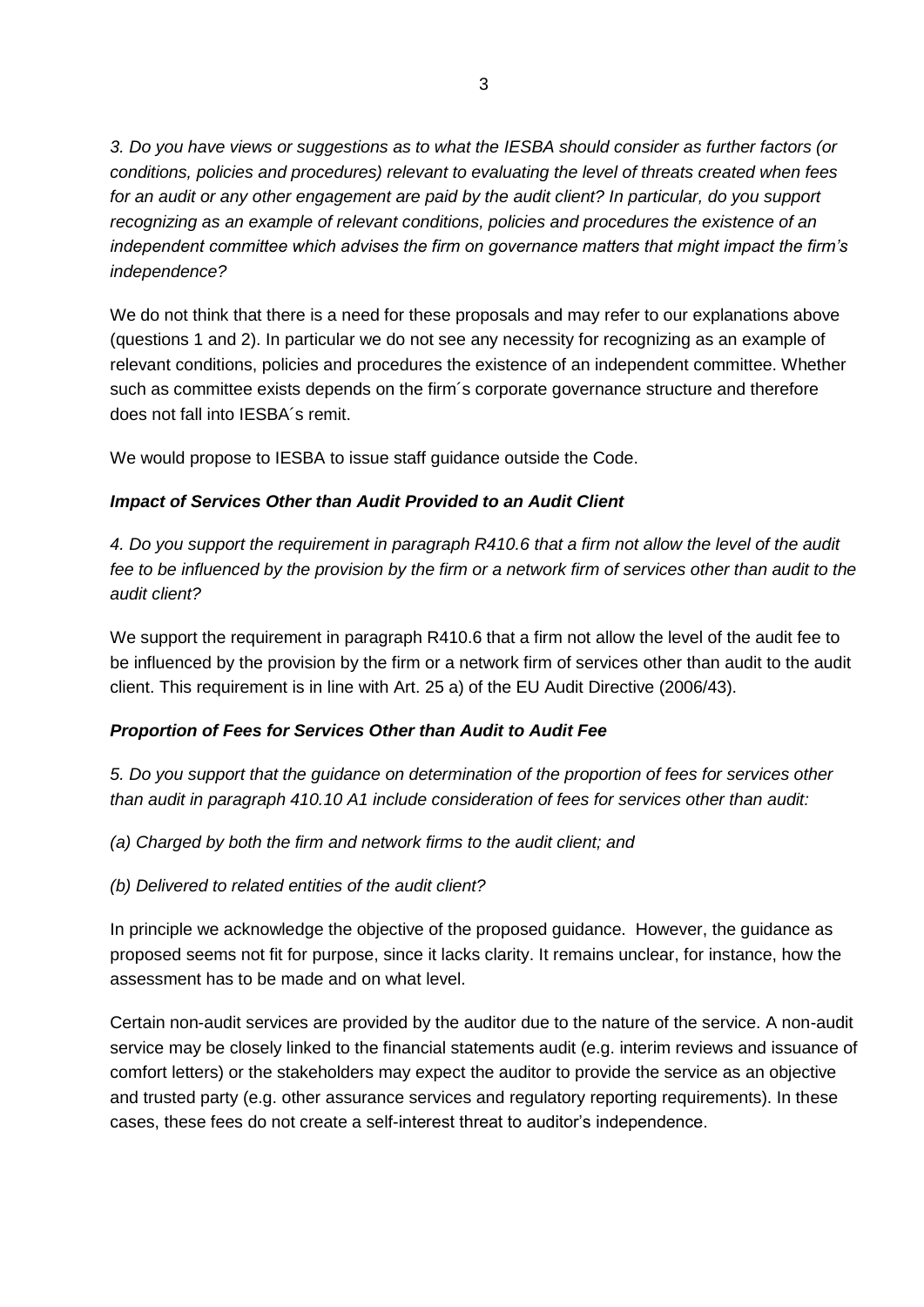Please note that the EU Audit Regulation established a cap for the proportion of non-audit fees to audit fees. Services required by national legislation are excluded from cap calculations. Understanding and application of this cap requirement lead to inconsistencies among Member States. We fear that the IESBA proposal might create similar issues.

### *Fee Dependency for non-PIE Audit Clients*

*6. Do you support the proposal in paragraph R410.14 to include a threshold for firms to address threats created by fee dependency on a non-PIE audit client? Do you support the proposed threshold in paragraph R410.14?* 

We support the proposal to introduce a 30% threshold. As you probably know, the German legislator introduced a 30% threshold for non-PIE clients quite a time ago (Section 319 Paragraph 3 Sentence 1 No 5 German Commercial Code) in order to safeguard the independence of the auditor.

*7. Do you support the proposed actions in paragraph R410.14 to reduce the threats created by fee dependency to an acceptable level once total fees exceed the threshold?* 

Yes, we support that the firm shall determine whether a pre-issuance or post-issuance review might be a safeguard to reduce the threats to an acceptable level in the case of perceived fee dependency on a non-PIE client.

# *Fee Dependency for PIE Audit Clients*

*8. Do you support the proposed action in paragraph R410.17 to reduce the threats created by fee dependency to an acceptable level in the case of a PIE audit client?* 

We suggest to aligne the proposed paragraph R410.7 with the corresponding requirement in Art. 4 para. 3 of the EU Audit Regulation (EU No 537/2014). The later refers to the last **three** consecutive financial years as the relevant time periode. Furthermore according to this Regulation, it is to the discretion of the audit committee to decide whether the firm can continue to be the auditor in the fourth and fifth years.

*9. Do you agree with the proposal in paragraph R410.19 to require a firm to cease to be the auditor if fee dependency continues after consecutive 5 years in the case of a PIE audit client? Do you have any specific concerns about its operability?* 

We agree with the proposed paragraph R410.19 to require a firm to cease to be the auditor if the perceived fee dependency continues after consecutive 5 years in the case of a PIE audit client. This requirement is in line with the EU Audit Regulation (No 537/2014, Art. 4 paragraph 3).

*10. Do you support the exception provided in paragraph R410.20?* 

We support the exception provided in paragraph R410.20.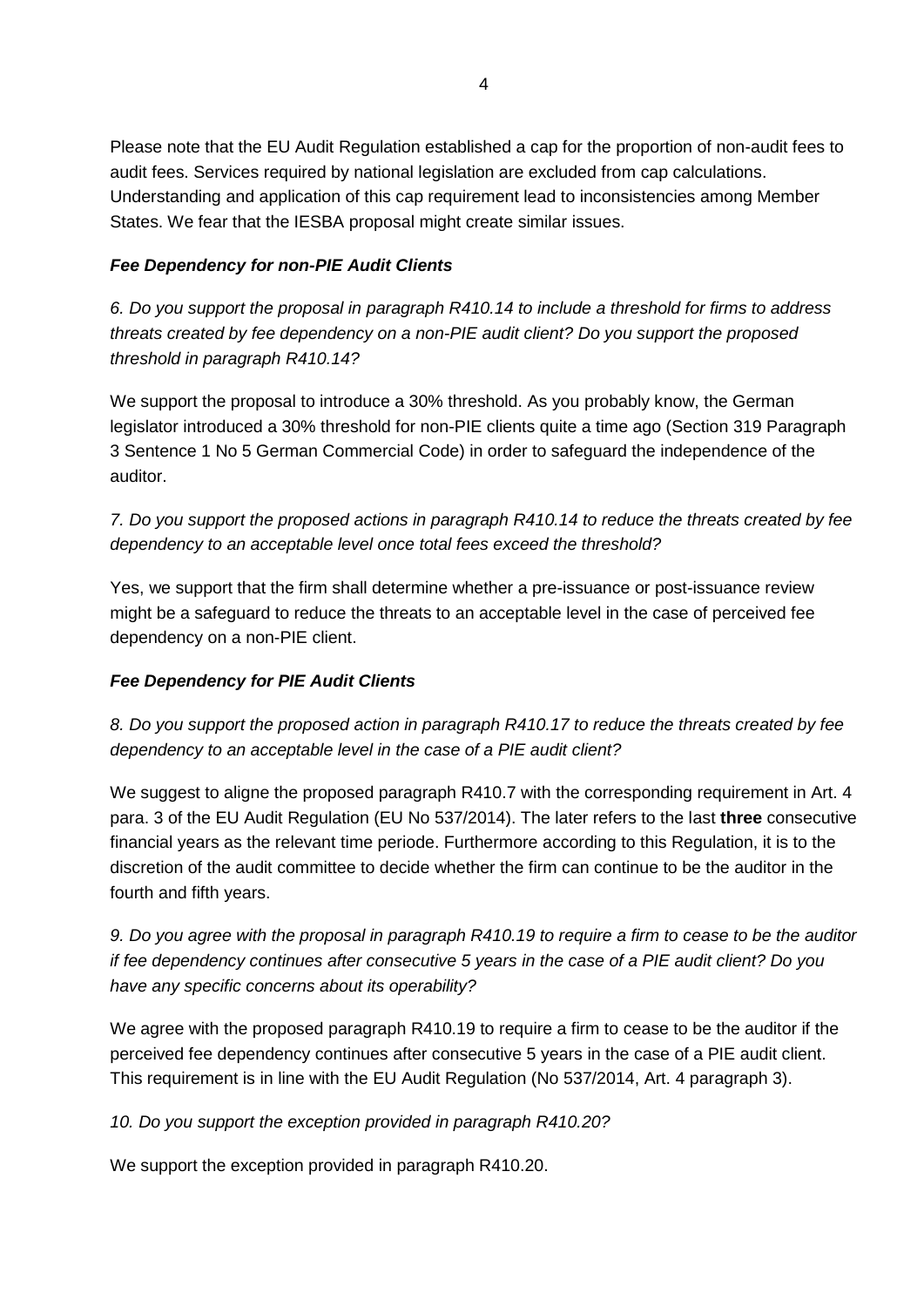# *Transparency of Fee-related Information for PIE Audit Clients*

11. Do you support the proposed requirement in paragraph R410.25 regarding public disclosure of *fee-related information for a PIE audit client? In particular, having regard to the objective of the requirement and taking into account the related application material, do you have views about the operability of the proposal?* 

WPK understands the objective of the proposed requirement in paragraph R410.25 to increase transparency of fee-related information. We also believe that enhanced transparency of fee-related information can serve to better inform stakeholders about the auditor's independence.

However, we think this is a corporate governance issue and should be dealt with by national legislation on company law. We do not think that the proposed disclosure falls within IESBA´s remit. The obligation and responsibility of disclosure of fee-related information should be placed on the audited entity and not the auditor.

According to the EU Accounting Directive (2013/34/EU), public interest entities as well as large companies ("large undertakings") are required to disclose the total fees charged by the statutory auditor for a financial year separated into four categories: annual financial statement audit, other assurance services, tax advisory services and other non-audit services (Art 18 para. 1 b)).

Finally, actual or estimated fees paid or payable to other firms conducting component audits should not be within the scope of this consideration. These fees do not have any impact on auditor's independence.

*12. Do you have views or suggestions as to what the IESBA should consider as:* 

*(a) Possible other ways to achieve transparency of fee-related information for PIEs audit clients; and* 

*(b) Information to be disclosed to TCWG and to the public to assist them in their judgments and assessments about the firm's independence?* 

Please note that audit committees are already involved and provided with fee-related information in the process of negotiating the audit fee and obtaining the approval for the provision of a nonassurance service. Additionally the ISAs contain requirements for auditors regarding the communication with TCWG. Auditors should be required to communicate only the essential information that will be used by TCWG.

# *Anti-Trust and Anti-Competition Issues*

*13. Do you have views regarding whether the proposals could be adopted by national standard setters or IFAC member bodies (whether or not they have a regulatory remit) within the framework of national anti-trust or anti-competition laws? The IESBA would welcome comments in particular from national standard setters, professional accountancy organizations, regulators and competition authorities.*